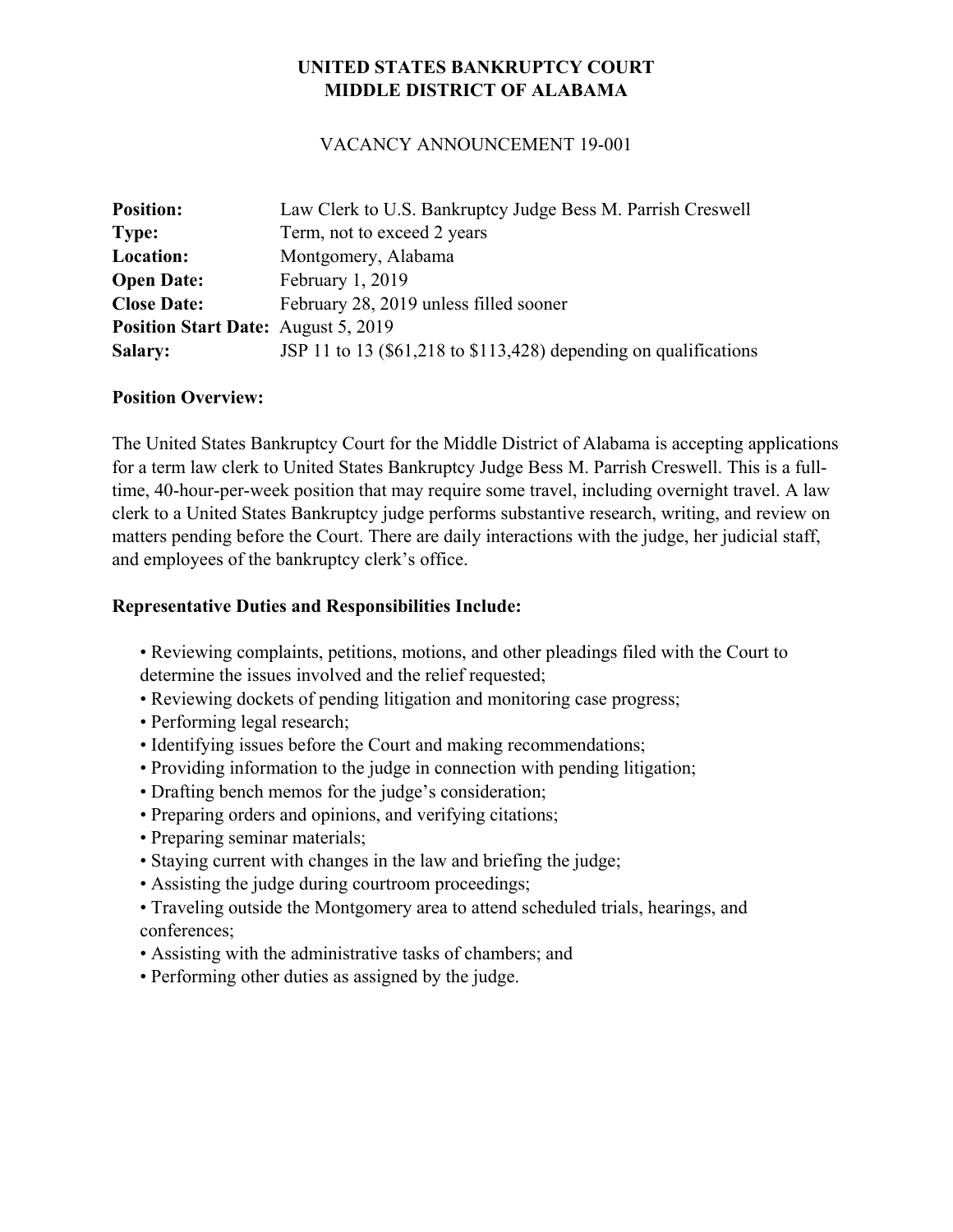## **Qualification Requirements:**

For appointment at JSP grade 11, at the time of the appointment an applicant must be a law school graduate (or be certified as having completed all law school studies and requirements and merely awaiting conferment of the degree) from a law school of recognized standing and have one or more of the following attributes:

• Standing within the upper third of the law school class from a law school on the approved list of either the American Bar Association of the Association or American Law Schools;

- Graduation from such a school with a Master of Laws degree;
- Experience on the editorial board of a law review or law journal; or
- Demonstrated proficiency in legal studies which, in the opinion of the judge, is the equivalent of one of the above.

For appointment to JSP grades 12 or 13, an applicant must also be a member of the Bar of a state, territory, or Federal court of general jurisdiction and must possess the following years of full-time legal work experience after graduation from law school:

- JSP 12 one year of legal work experience; or
- JSP 13 two years of legal work experience.

### **Benefits:**

Employment with the United States Bankruptcy Court offers a generous benefit package and a working environment providing significant responsibility and challenge. Judiciary employees serve under an excepted appointment (not civil service). Employees working at least twenty hours per week are eligible for the following benefits:

- Generous paid time off;
- Ten paid Federal holidays per calendar year;
- Social Security and Medicare benefits;
- Health benefits under the Federal Employees Health Benefits Program;
- Supplemental dental and vision benefits offered through the Federal Employees Vision and Dental Plan;
- Life insurance benefits under the Federal Employees Group Life Insurance Program; and
- Flexible benefits program for Health Care Reimbursement and Dependent Care Reimbursement.

Term law clerks are not eligible to participate in the Federal Employees Retirement System or the Thrift Savings Plan.